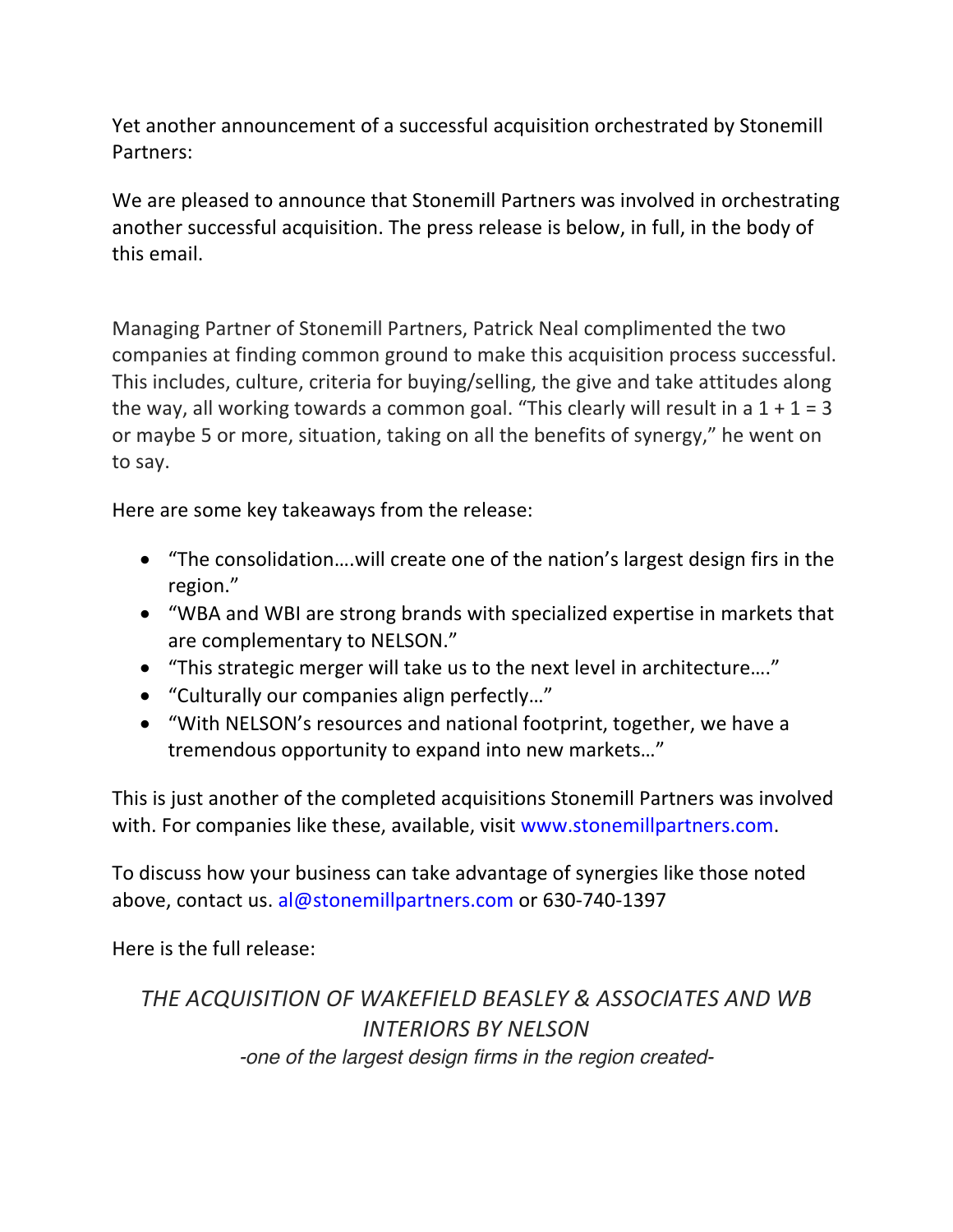*NELSON, one of the fast-growing global architecture, interior design, and consulting services firms, has announced its intention to merge operations with Wakefield Beasley & Associates (WBA) and WB Interiors (WBI).*

*The consolidation of WBA – which is ranked third on Atlanta Business Chronicle's Top Architecture firms list– with NELSON and WBI – which are ranked third and eighth respectively, in the ABC Top Commercial Interior Firms – will create one of the nation's largest design firms in the region.*

*Founded in 1980, WBA offers architectural design services to more than nineteen private and public sector markets. WB Interiors was founded in 1985 to serve as WBA's interiors partner and has since grown the business to serve clients in more than a dozen separate markets in the southeast and nationally. By offering architectural and interior design services to a diverse and loyal client base, WBA and WBI have grown their combined professional portfolio and expanded regionally, with offices in Jacksonville, FL, Orlando, FL, Dallas, TX and Charleston, SC.*

*"WBA and WBI are strong brands with specialized expertise in markets that are complementary to our business," said Ozzie Nelson, Jr., Chairman and CEO of NELSON. "This strategic merger will take us to the next level in architecture and add manpower and bench strength to our well-established interiors practice. As a combined business, we can increase our capacity to provide client-based and experience-driven integrated design services throughout the Southeast and nationally."*

*This merger represents NELSON's latest strategic move to increase its capacity in the Southeast. The firm has grown 150% in the last five years through comparable acquisitions – including the acquisition of VeenendaalCave in May 2015. With WBA and WBI, NELSON will add nearly 200 employees to its team. "Culturally, our companies align perfectly," says Lamar Wakefield, CEO of Wakefield Beasley & Associates and Vice President of WB Interiors. "We both prioritize relationships with our clients to deliver positive outcomes. With NELSON's resources and national footprint, together, we have a tremendous opportunity to expand into new markets and better serve our clients."*

*Managing Partner of Stonemill Partners, Patrick Neal complimented the two companies at finding common ground to make this acquisition process successful. This includes, culture, criteria for buying/selling, the give and take*